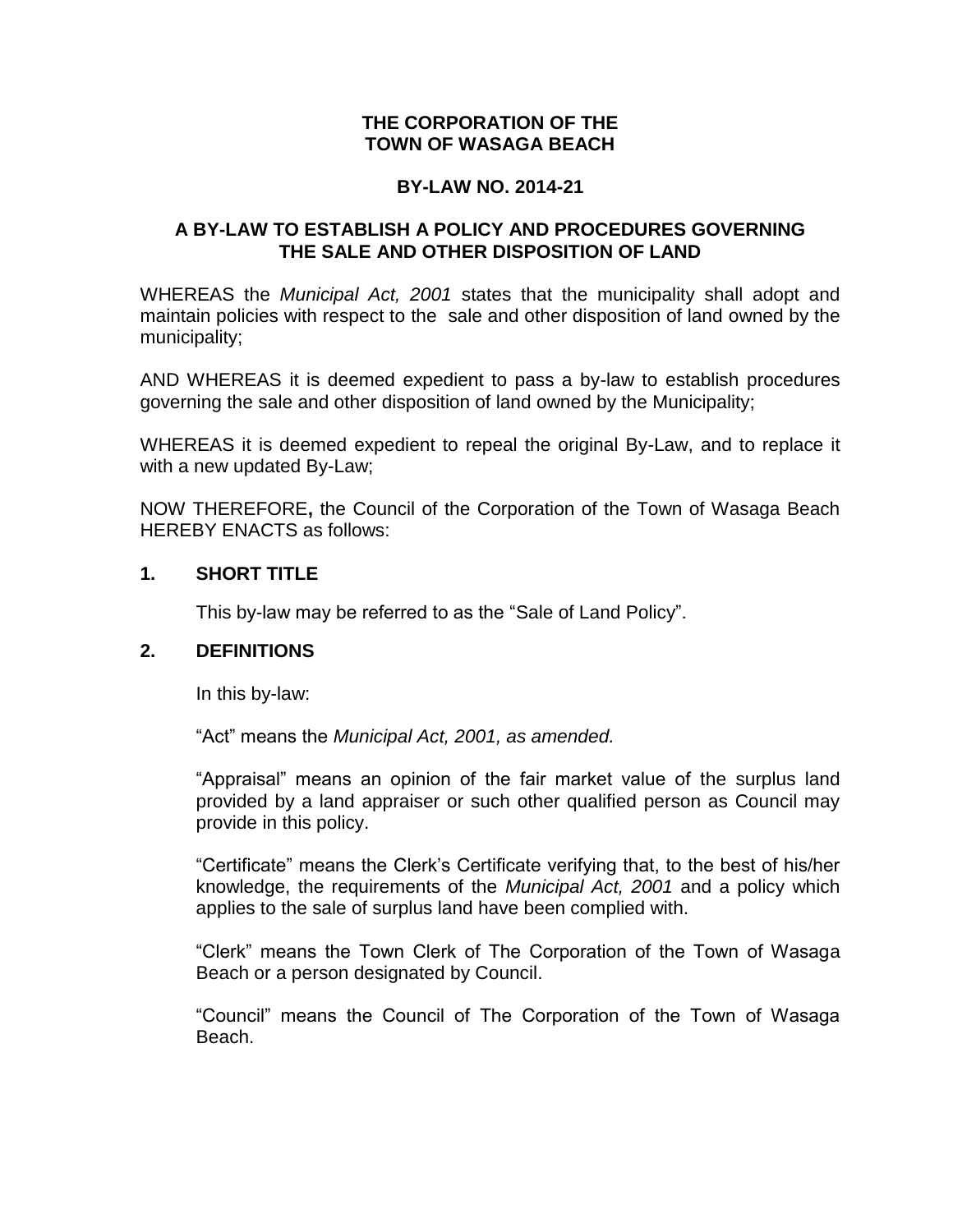"Highway" means a common and public highway and includes any bridge, trestle, viaduct or other structure forming part of the highway and, except as otherwise provided, includes a portion of a highway.

"Land" means lands owned by the Town of Wasaga Beach, whether vacant or not, or any other proprietary interest in lands owned by the Town, and, without limited the generality of the foregoing, includes easement, rights-ofway, leaseholds exceeding twenty-one (21) years, and an interest in lands under an agreement of purchase and sale.

"Local Board" means a municipal service board, transportation commission, public library board, board of health, police services board, planning board or any other board, commission, committee, body or local authority established or exercising any power under any Act with respect to the affairs or purposes of one or more municipalities.

"Newspaper" means a printed publication in sheet form, intended for general circulation in the Town of Wasaga Beach, published regularly at intervals of no longer than one week, consisting in great part of news of current events of general interest that may or not be sold to the public and to regular subscribers.

"Notice" means a written, printed, published, or posted notification or announcement, and in accordance with the Town's provision of Notice Policy;

"Public Register" means a listing and description of real property owned or leased by the Town or Board to be maintained in the Clerk's Office and to be made available to the public, but shall not include those classes of lands deemed to be exempt.

"Published" means published in a daily or weekly newspaper that, in the opinion of the Clerk, has such circulation within the municipality as to provide reasonable notice to those affected thereby, and "publication" has a corresponding meaning.

"Sale" means an agreement of purchase of municipal surplus property has been accepted by the Town of Wasaga Beach, and without limiting the generality of the foregoing, excluding lands temporarily conveyed to the Town of Wasaga Beach for municipal purposes intended to be reconveyed to the grantor, and any land or interest in land Quit Claimed or released by the Town of Wasaga Beach.

"Surplus Land" means any land declared surplus by the Council of the Town of Wasaga Beach.

"Town" means the Corporation of the Town of Wasaga Beach.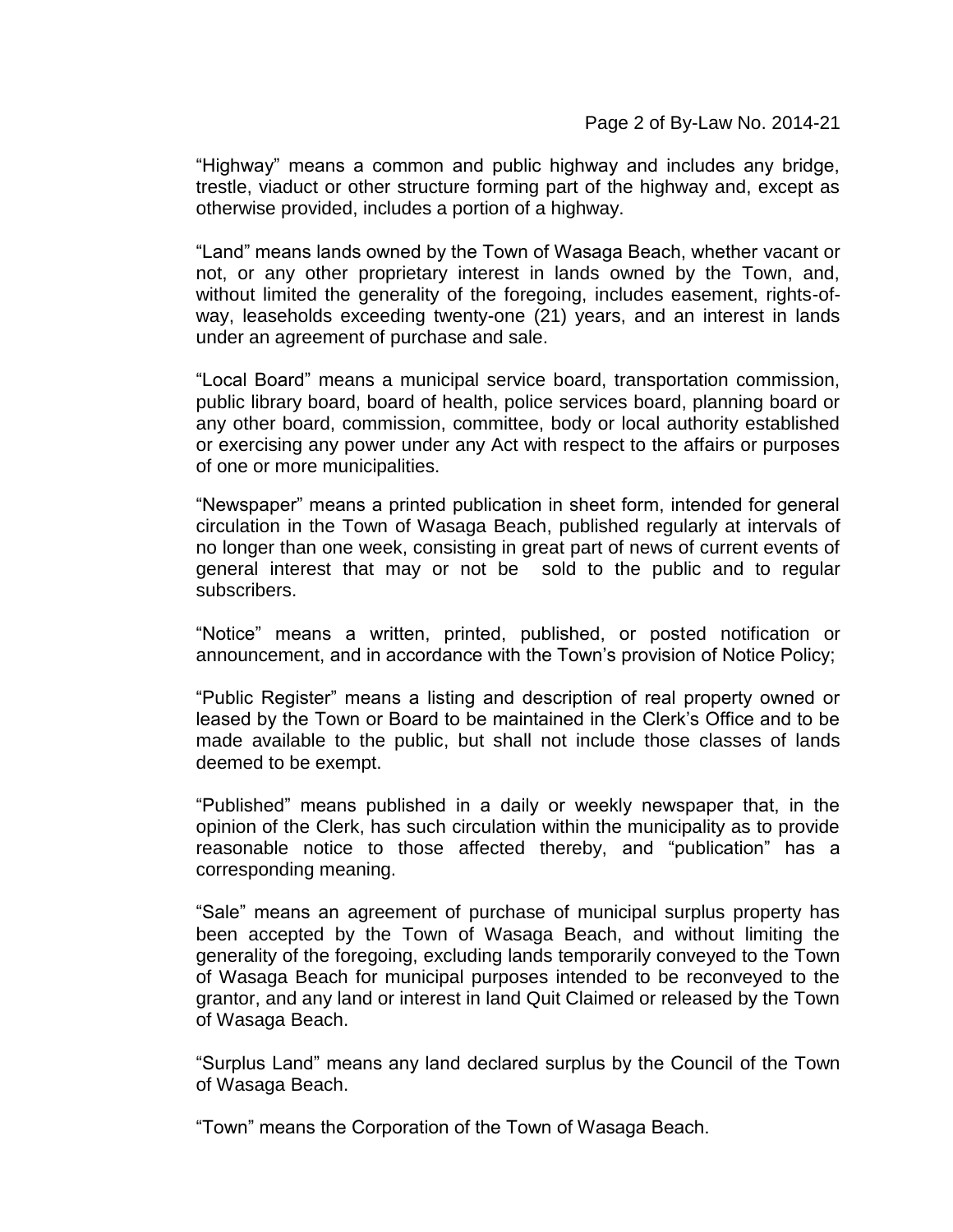## **3. DECLARATION OF SURPLUS LAND**

a) Prior to selling any land, Council shall, by a resolution or by-law, at a meeting open to the public, declare the land to be surplus to the needs of the Town.

## **4. PROCEDURE FOR SALE OF SURPLUS LAND**

## **4.1 Appraisal**

- a) Before selling any surplus land, the Town shall obtain an appraisal or Letter of Opinion of the fair market value of the land from:
	- i. An independent qualified appraiser who shall be registered member in good standing of the Appraisal Institute of Canada, or
	- ii. A real estate brokerage firm or an independent real estate agent, or
	- iii. Any other person deemed by the Town to be qualified for this purpose, including a qualified land assessor in the Province of Ontario.
- b) Notwithstanding the above requirement, the Town shall not be required to obtain an appraisal for any class of land or sale of land to any public body as follows:
	- a. Land 0.3 metres or less in width acquired in connection with an approval or decision under the *Planning Act.*
	- b. Closed highways if sold to an owner of land abutting the closed highways.
	- c. Highways, including road allowances.
	- d. Land formerly used for railways lines if sold to an owner of land abutting the former railway land.
	- e. Land that does not have direct access to a highway if sold to the owner of land abutting that land.
	- f. Land repurchased by an owner in accordance with the *Expropriations Act.*
	- g. Land sold under the *Municipal Act* relating to Grants in Aid, Service to Small Business or Community Development Corporations.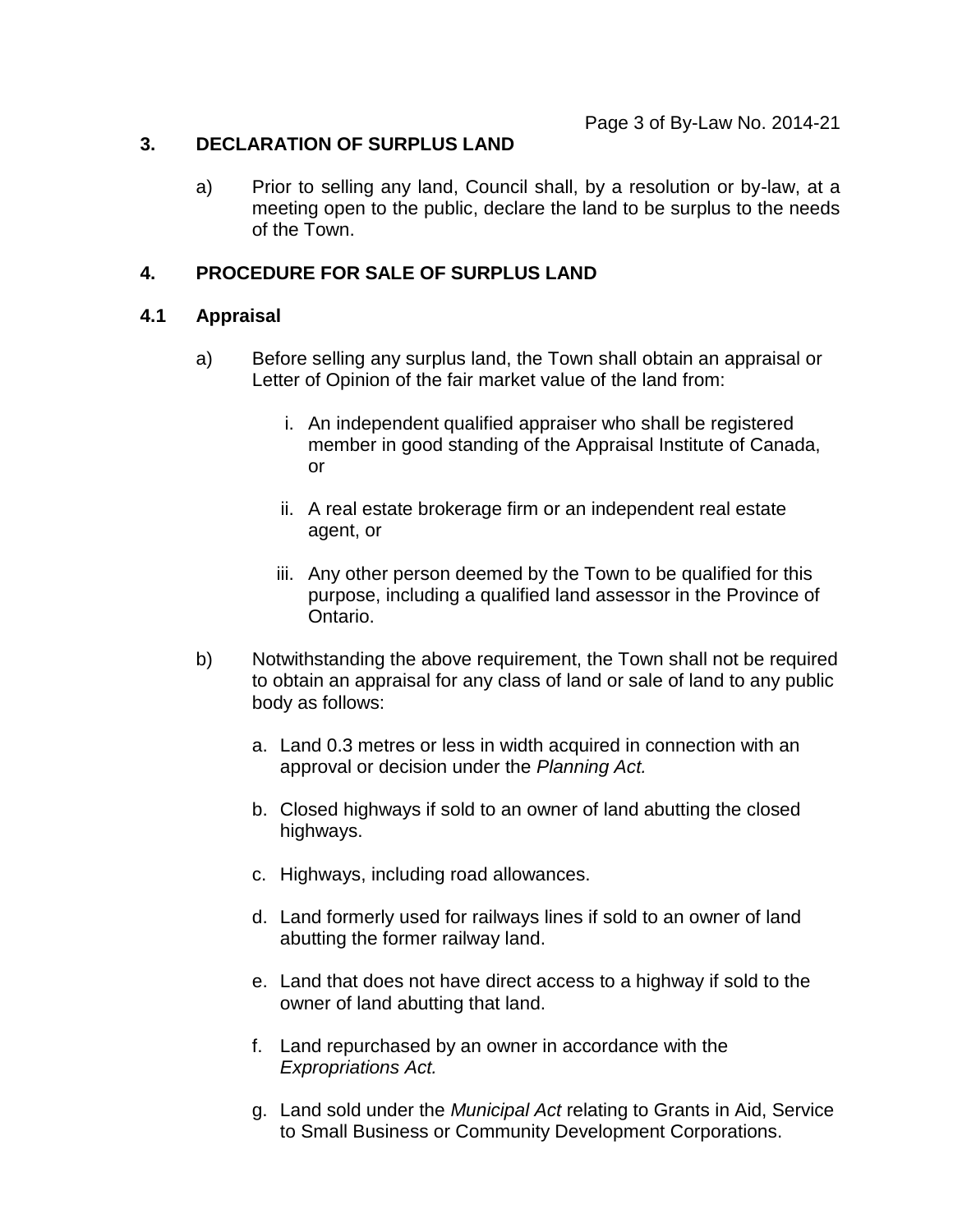- h. Land to be used for sites for the establishment and carrying on of industries and of industrial operations and incidental uses.
- i. Easements granted to public utilities, cable or to telephone companies.
- j. Land sold under the *Municipal Act* for Tax Arrears.
- k. The entering into an Agreement to provide for a long standing encroachment.
- l. The granting of a license to use property which is less than a lease.
- m. The granting of Municipal consents to utilities companies for the placement of physical property on municipal right-of-way.
- n. The granting of franchises relative to the occupation of municipal rights-of-way.
- o. A municipality.
- p. A local board, including a school board and a conservation authority.
- q. The Crown in Right of Ontario or Canada and their agencies.

## **4.2 Notice**

- a) Before selling any surplus land, the Town shall publish a Notice in at least one (1) newspaper and on the Town's website. Additional Notice, including publication in newspapers which provide general distribution within or beyond the geographic area of the Town of Wasaga Beach shall be at the discretion of the Town Clerk.
- b) The Town shall give Notice no later than 14 days prior to the selling of the land and shall include the following:
	- i) A brief description of the reason for the land sale;
	- ii) The proposed date of the land sale and/or the date, time and location of the meeting where Council will consider the land sale;
	- iii) A legal description, municipal address and/or key map which in the opinion of the Clerk is sufficient to identify the lands to be sold;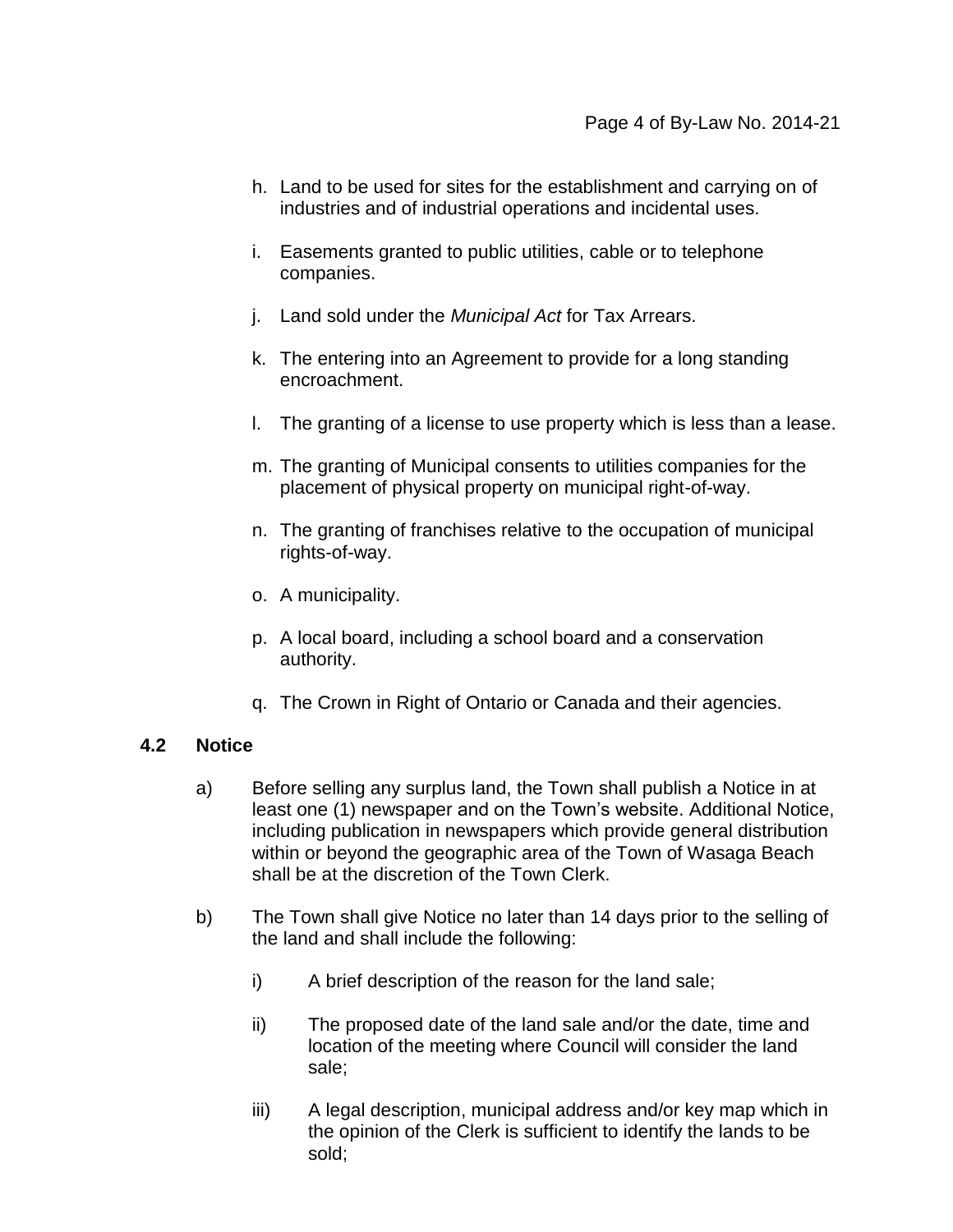- iv) When and where information pertaining to the land sale will be available for public viewing; and
- v) Name and contact information of the person handling the surplus land sale and/or the deadline for any written submissions to the Town.

# **4.3 Survey**

a) Before selling any surplus land, the Town shall obtain a survey of the land from an independent surveyor in accordance with the laws of the Province of Ontario. This requirement is deemed to be waived if, in the opinion of the Clerk, a current survey exists. A survey may not be required if an alternate legal description for the property exists.

## **4.4 Other Actions**

a) Before selling any surplus land, the Town shall be satisfied that it is legally able to sell the property and shall obtain approval from any other agencies, as may be required by law.

# **4.5 Due Diligence**

a) The purchaser is responsible to complete due diligence to ensure the property is useable for the intended purposes.

# **5. METHOD OF SALE**

Council shall determine the appropriate method of sale for each parcel of land declared surplus. Based on such method chosen, the following procedures shall be followed:

## **5.1 Tender or Quotation**

- a) Where the method of sale is by Tender or Quotations the Town shall:
	- i) estimate the costs incurred or required to dispose of the surplus land including appraisal, public notice, survey, legal fees, encumbrances, improvements or such other costs associated with the land sale;
	- ii) determine a reserve bid amount based on the appraised value plus estimated costs above;
	- iii) prepare an Invitation to Tender or Request for Quotations which shall be reviewed by the Treasurer before publication;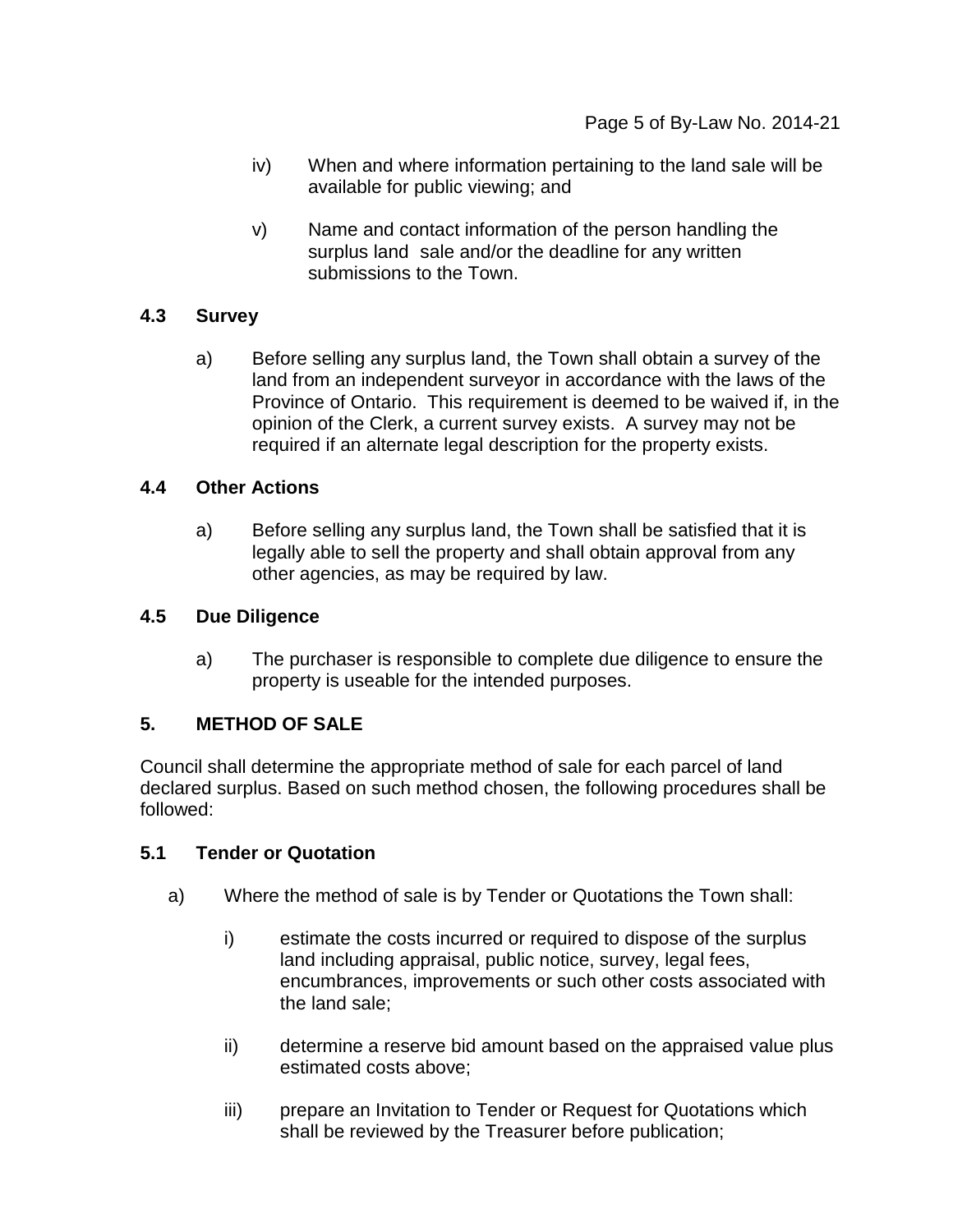- iv) include in all Invitations to Tender or Request for Quotations the statement that "the highest or any offer may not necessarily be accepted"; and
- v) give notice by way of posting on the Town website and publishing in at least one (1) newspaper of general circulation at least 14 days prior to the date when the Tenders or Quotations will be considered by Council.
- b) Council reserves the right to accept a tender or Quotation less than the reserve bid amount where, in the opinion of Council, it is in the best interests of the Town to do so.

## **5.2 Real Estate Broker**

- a) Where the method of sale is by way of a Real Estate Firm or Broker, the Town shall:
	- i) Invite proposals from not less than three (3) Real Estate Firms or Brokers operating in the Town or part of the Town. Said proposals are to include a recommendation to Council on the listing price based on an evaluation of the fair market value of the surplus land, the proposed term of the listing agreement, services to be provided, and the real estate commission payable by the Town.
	- ii) Ensure that the real estate agent posts at least one "For Sale" sign at the subject property including the name of the broker and telephone number;
	- iii) Ensure that the real estate agent lists the land for sale on the Multiple Listing Service and actively and aggressively market the lands;
	- iv) Ensure that all prospective purchasers are made aware that "the highest or any offer may not necessarily be accepted"; and
	- v) Have all Offers to Purchase submitted to the Clerk for presentation to Council, prior to the sale being completed;
- b) Council reserves the right to adjust the listing price in consultation with the listing agent and/or accept an offer to purchase less than the listing price where, in the opinion of Council, it is in the best interests of the Town to do so.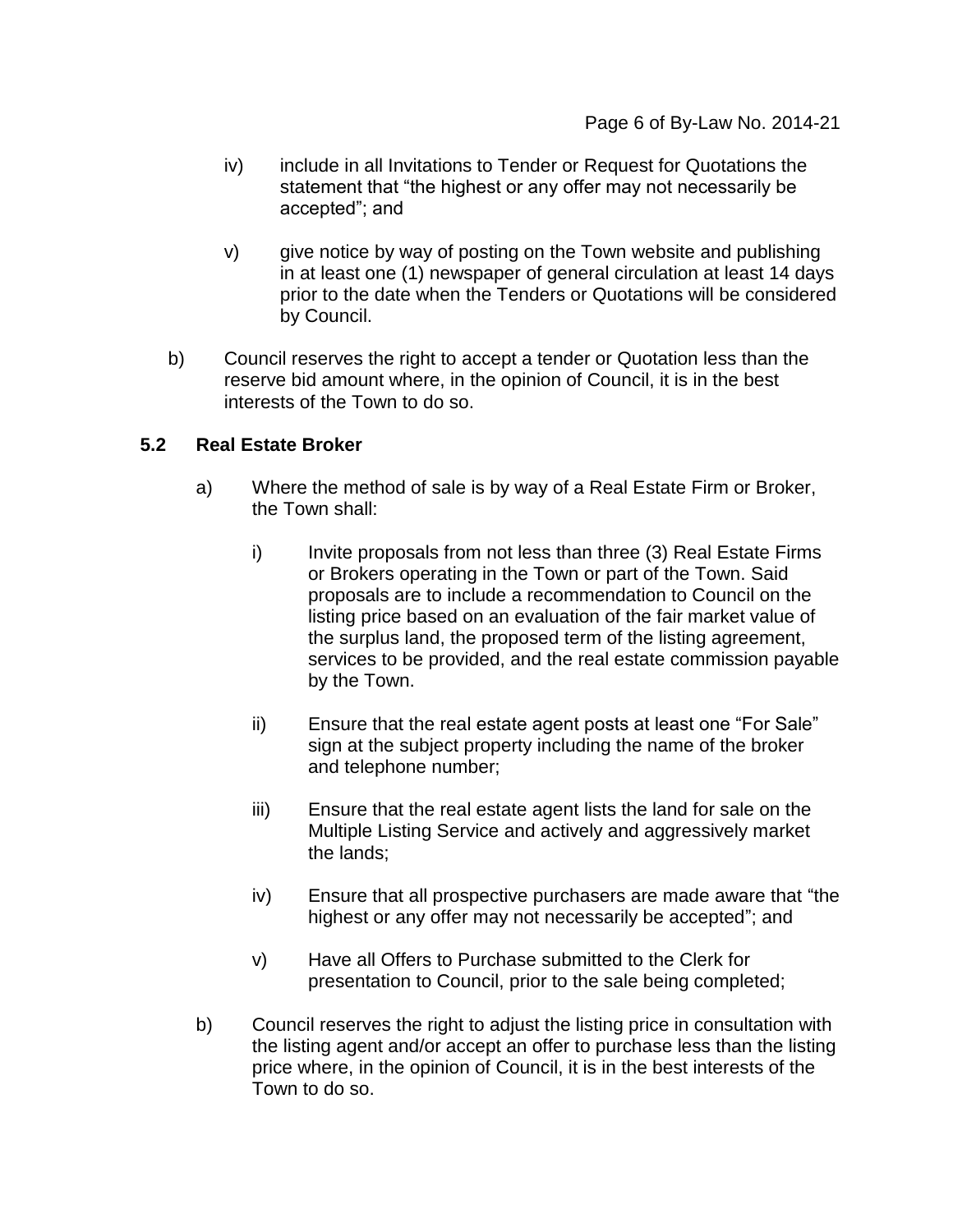## **5.3 Sale of Closed Highway**

- a) Where the surplus land is a closed highway or is being closed under the provisions of the *Municipal Act,* the Town shall:
	- i) Estimate the costs incurred or required to close and/or sell the highway including public notice, survey, legal fees, realty fees, encumbrances, improvements or such other costs associated with the land sale;
	- ii) All costs incurred are the responsibility of the applicants for the purchase;
	- iii) Determine a sale price based on the value of the land plus estimated costs above;
	- iv) Where the purpose of the proposed road closure and sale is to permit development of the lands either as part of an application under the *Planning Act* or the *Building Code Act,* the Town shall determine the value of the lands in a manner consistent with this By-Law;
	- v) The Town may, at its sole discretion, place a nominal value on land where the purpose of the road closure and sale is to resolve a long standing encroachment on the highway or to bring a pre-existing building into compliance with the Town zoning by-law;
	- vi) Give notice in the same time, form and manner as set out in the Notice By-Law, or such other By-law as Council may pass from time to time, for the purpose of giving notice of the permanent closure of a road under the *Municipal Act*.
	- vii) Where the sale of the road is being carried out in conjunction with the road closure, the Notice of Intent may be issued for both purposes provided that the form of the notice references both the closure and sale of the highway; and
	- viii) Establish any special terms or conditions of the sale;
	- ix) Follow the policy outlined in Schedule "A" to this by-law when presented with an application to stop up, close and sell a road allowance.
- b) Council may reserve the right to adjust the sale price where, in the opinion of Council, it is in the best interests of the Town to do so.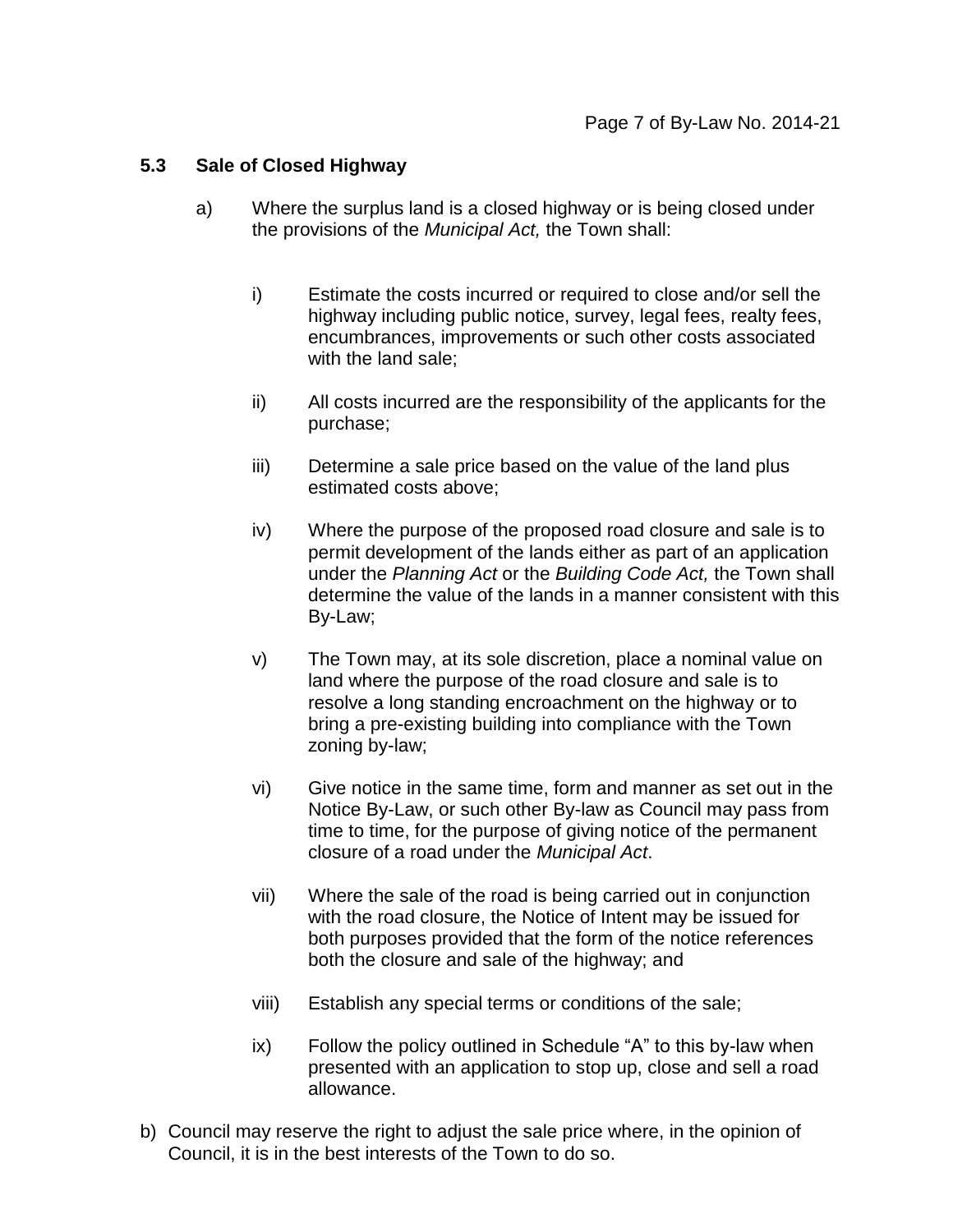## **5.4 Alternate Method**

- a) Where an alternate method of sale is used, Council shall provide for:
	- i) a determination of the sale price based on the appraisal of the land value and any costs associated with the proposed method of sale;
	- ii) the method of public notice
	- iii) where, when and who will receive the offers or bids; and
	- iv) any terms and conditions of the sale.
- b) Council may reserve the right to adjust the sale price where, in the opinion of Council, it is in the best interests of the Town to do so.

## **6. CLOSED SESSION**

a) All tenders, quotations or offers shall be presented to Council in Closed Session for deliberation unless Council direction has been given to staff to negotiate the sale within certain terms or an alternate method of sale approved by Council determines otherwise.

## **7. NOTICE TO OTHER MUNICIPALITIES AND AGENCIES**

a) Once Council has declared a property to be surplus and the property is located in another municipality, Council shall provide the municipality in which the property is located the first right of refusal and then other governments or public agencies.

### **8. NO FURTHER NOTICE REQUIRED**

- a) If a final decision is not made at the Council meeting specified in a notice given under this policy and Council refers consideration of the matter to a future Council or Committee meeting for discussion, no further notice is required provided that a resolution is passed indicating Council's decision.
- b) The provisions of this section shall also apply to any further referrals of the matter, including a Committee recommendation to pass the by-law.
- c) Notwithstanding the above, a land sale may not be invalidated on the basis that Council or Committee failed to pass a resolution or that a resolution failed to specify to which meeting the matter was referred provided that a public statement was made of the Town's intent to continue its deliberations on the matter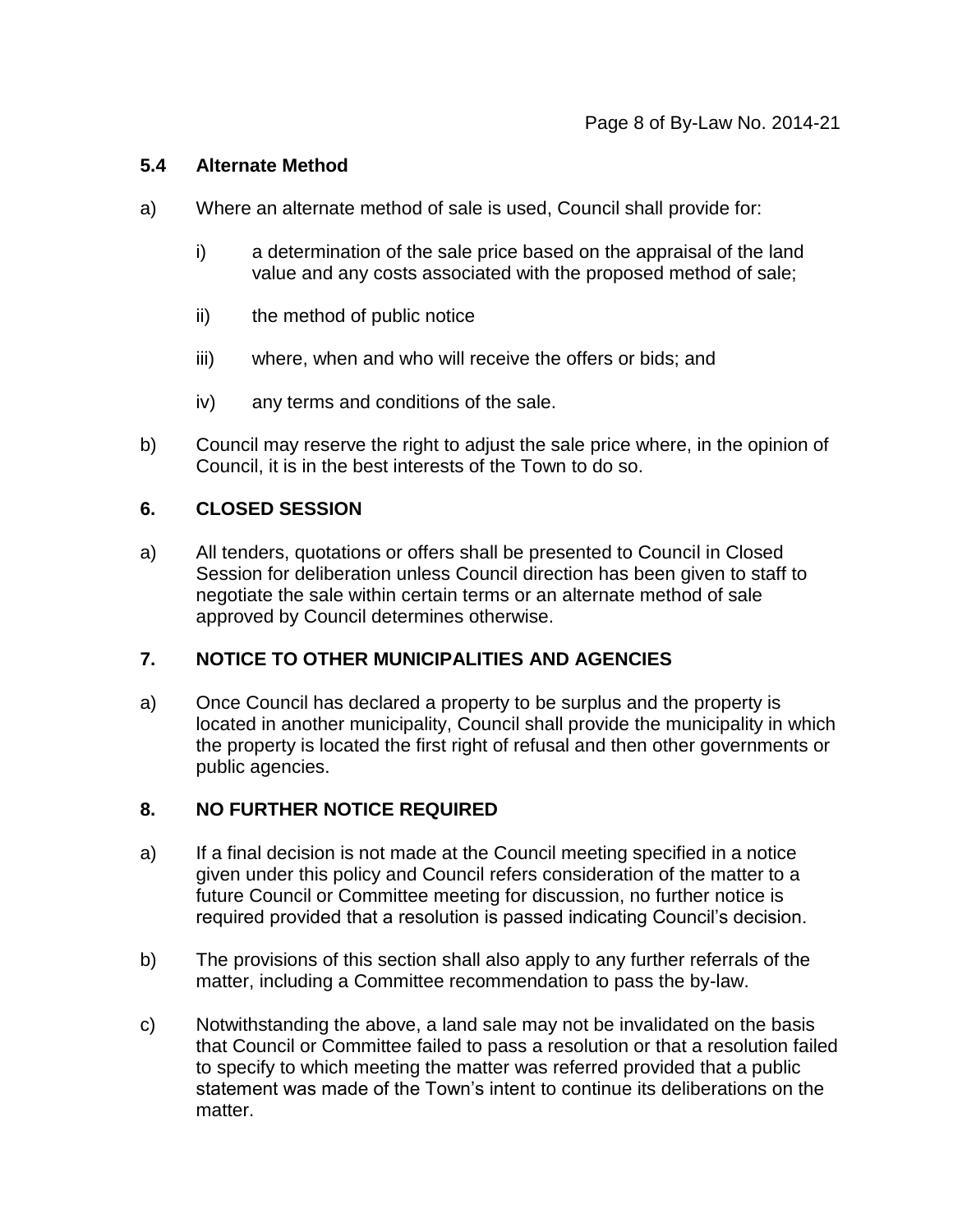## **8. CLASSES OF PROPERTY EXEMPT FROM PROCEDURES**

- a) That the provisions of this by-law shall apply to all classes of land owned by the Town, save and except:
	- i) the sale of lands for the arrears of taxes which shall be subject to the procedures set out in Part XI of the *Municipal Act.*
	- ii) The sale of lands under the *Expropriations Act*; and
	- iii) The sale of the classes of land exempted under the *Municipal Act*, as follows:
		- a) land sold under Municipal Capital Facilities
		- b) land to be used for the establishment and carrying on of industries and industrial operations and incidental uses subject to the Act.

# **9. OFFER OF SALE**

- a) Any offers received for real property to be disposed of by the Council must be made in writing and must include the following:
	- a. a proper legal description of the land;
	- b. the full name of the person making the offer;
	- c. the purchase price;
	- d. a deposit by cash or certified cheque to the Municipality in the amount of not less than ten percent (10%) of the entire purchase price;
	- e. a date set for closing of the transaction
- b) Notwithstanding the public notice of the proposed sale is given and that one or more interested parties may present to Council an offer to purchase or an offer or lease the real property, nothing shall fetter the absolute discretion of Council to retain the real property or to dispose of the real property on such terms and conditions as may be fixed by Council, which shall include:
	- i) the power to list the property with a real estate broker;
	- ii) the power to sell or lease the property for nominal consideration and to whomever it wishes, regardless of whether the disposition is to the party which presented the best offer.
- c) Upon acceptance of an offer to purchase, the Council shall pass any and all by-laws necessary to complete the disposal of the real property, including any by-law necessary to authorize the Mayor and Clerk to execute any documentation necessary to complete the transaction.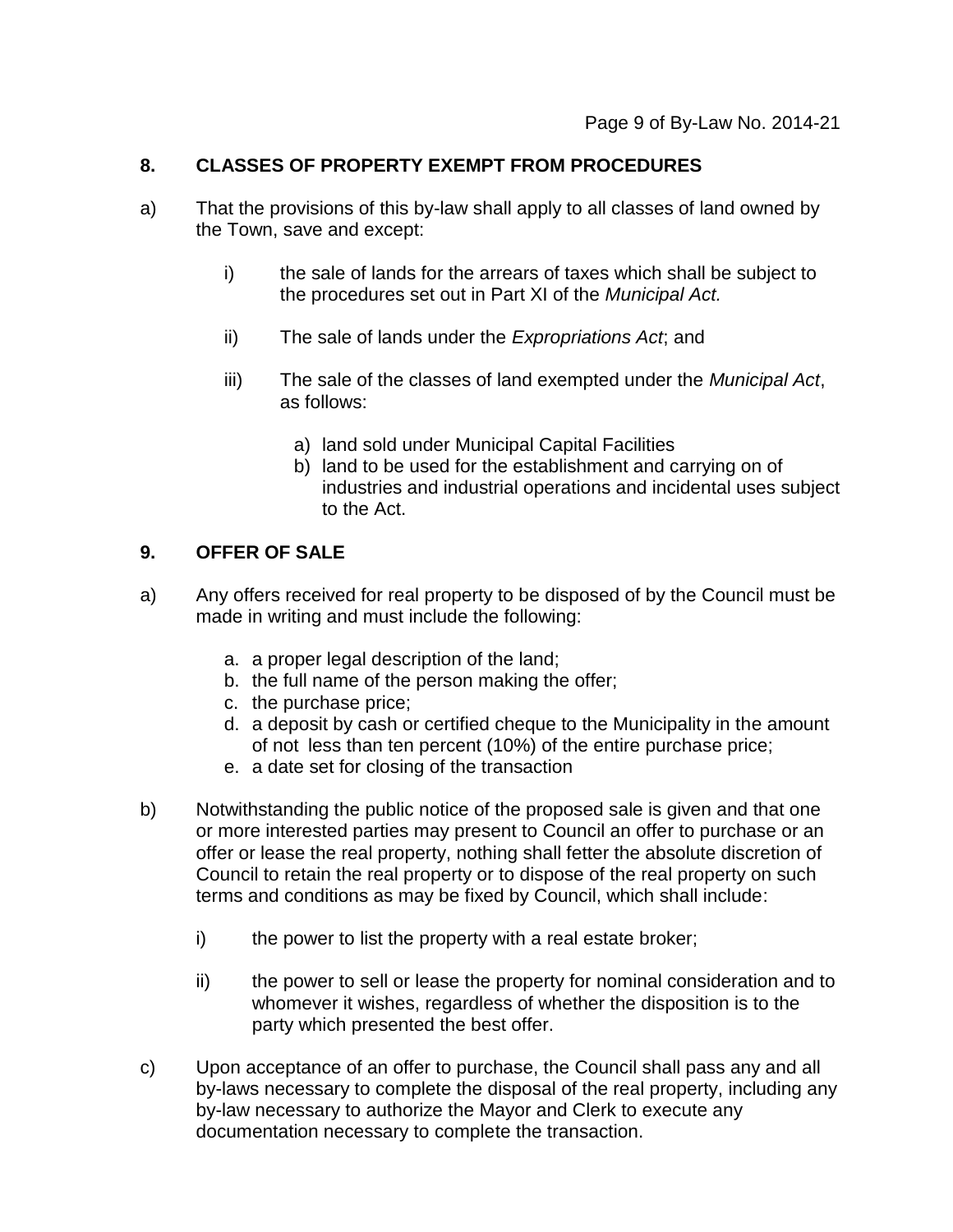# **9. AUTHORIZING BY-LAW**

a) That any sale of land by the Town shall be ratified by a by-law authorizing the sale.

# **10. CERTIFICATE OF COMPLIANCE**

- a) That the Clerk may issue a certificate with respect to a sale of land by the municipality verifying that to the best of his or her knowledge the requirements of the *Municipal Act* and this By-Law which apply to the sale of land have been complied with.
- b) That the Clerk's Certificate shall, when issued, be included in the deed or transfer of land and, unless a person to whom the land is sold has notice to the contrary, shall be deemed to be sufficient proof that this section has been complied with.

# **11. CONFLICT WITH ACTS & REGULATIONS**

a) That in the event the provisions of this By-law are inconsistent with the provisions of the *Municipal Act,* its Regulations or any other *Act*, the provisions of the *Municipal Act* or Regulation shall prevail.

## **12. SCHEDULES**

a) That the Schedules attached hereto form a part of this By-Law. Schedules may be amended from time to time without an amendment to this by-law.

## **13. PUBLIC REGISTRY**

- a) That a public registry be established and maintained listing and describing the land owned and leased by the municipality or local board.
- b) The register shall be maintained at the Office of the Clerk and shall be available to the public during regular office hours.
- c) Notwithstanding the above, the following classes of real property are not required to be kept in the public register:
	- i) land 0.3 meters or less in width acquired in connection with an approval or decision under *The Planning Act*.
	- ii) All highways, road and road allowances, whether or not opened, unopened, closed or stopped up, as well as land acquired for road widening.
	- iii) land formerly used for railway branch lines.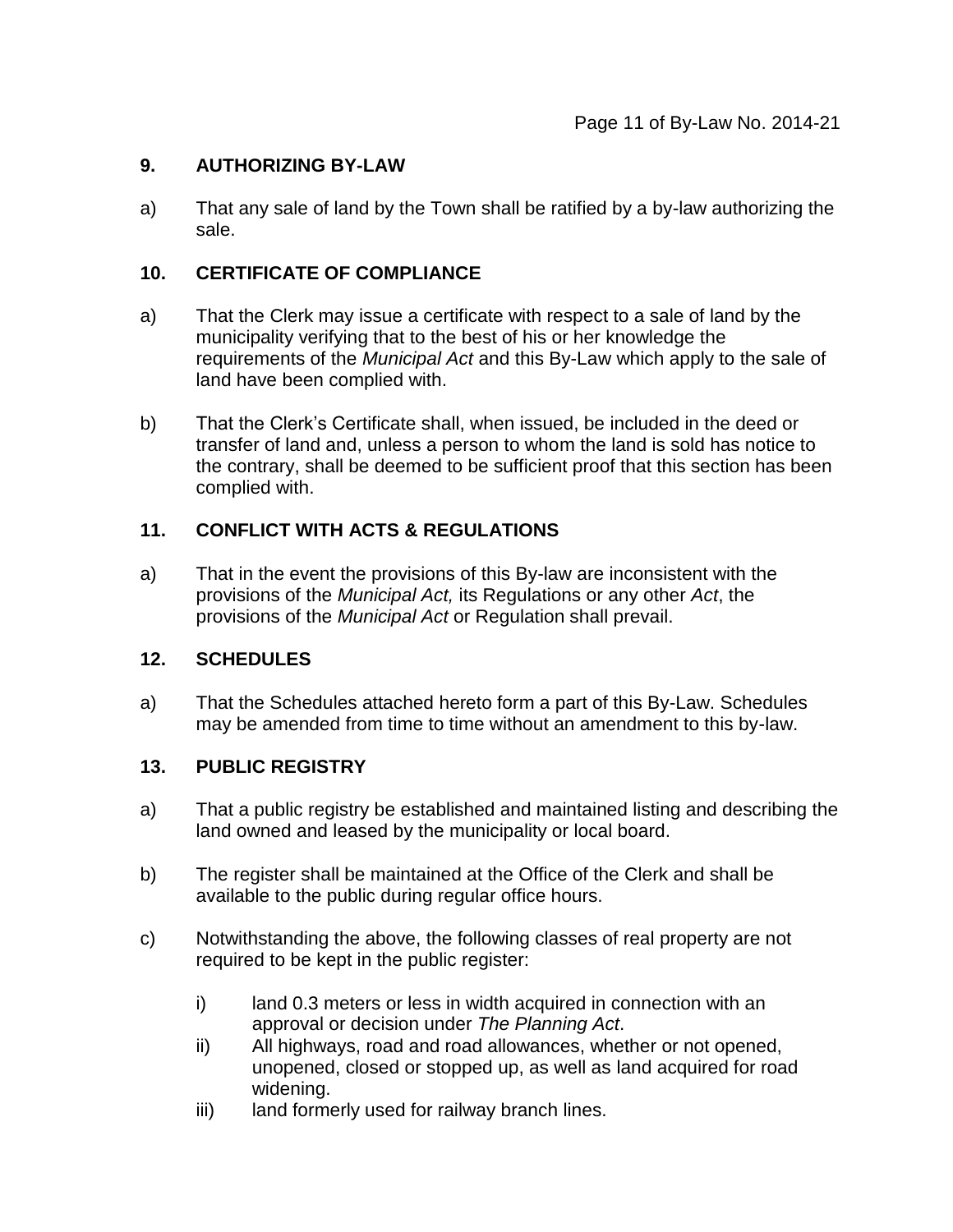### **14. ADMINISTRATION AND REVIEW PERIOD**

- a) This by-law and the sale and disposition of Town land shall be administered by the Clerk's Office.
- b) This By-Law shall be reviewed every five years by the Clerk or as required under the *Municipal Act*, and will be revised in light of any changes in legislation.

## **15. REPEAL PREVIOUS BY-LAWS**

By-Law No. 2004-51 and all previous by-laws, resolutions and policies and parts of by-laws, resolutions and policies inconsistent with the provisions of this by-law regarding procedures for the sale and other disposition of land are hereby repealed.

### **16. EFFECTIVE DATE**

This By-Law shall come into force and take effect on the date of its final passing.

READ A FIRST, SECOND AND THIRD TIME AND FINALLY PASSED THIS 11TH DAY OF MARCH, 2014.

*Original Signed by Mayor*

Cal Patterson, Mayor

*Original Signed by Clerk*

Twyla Nicholson, Clerk

**Disclaimer:**

This consolidation is an electronic reproduction made available for information only. It is not an official version of the By-Law. The format may be different, and plans, pictures, other graphics or text may be missing or altered. The Town of Wasaga Beach does not warrant the accuracy of this electronic version.

This consolidation cannot be distributed or used for commercial purposes. It may be used for other purposes, only if this disclaimer is repeated as well as the notice of copyright.

Official versions of all By-Laws can be obtained from the Town Clerk's Office by calling 705-429- 3844.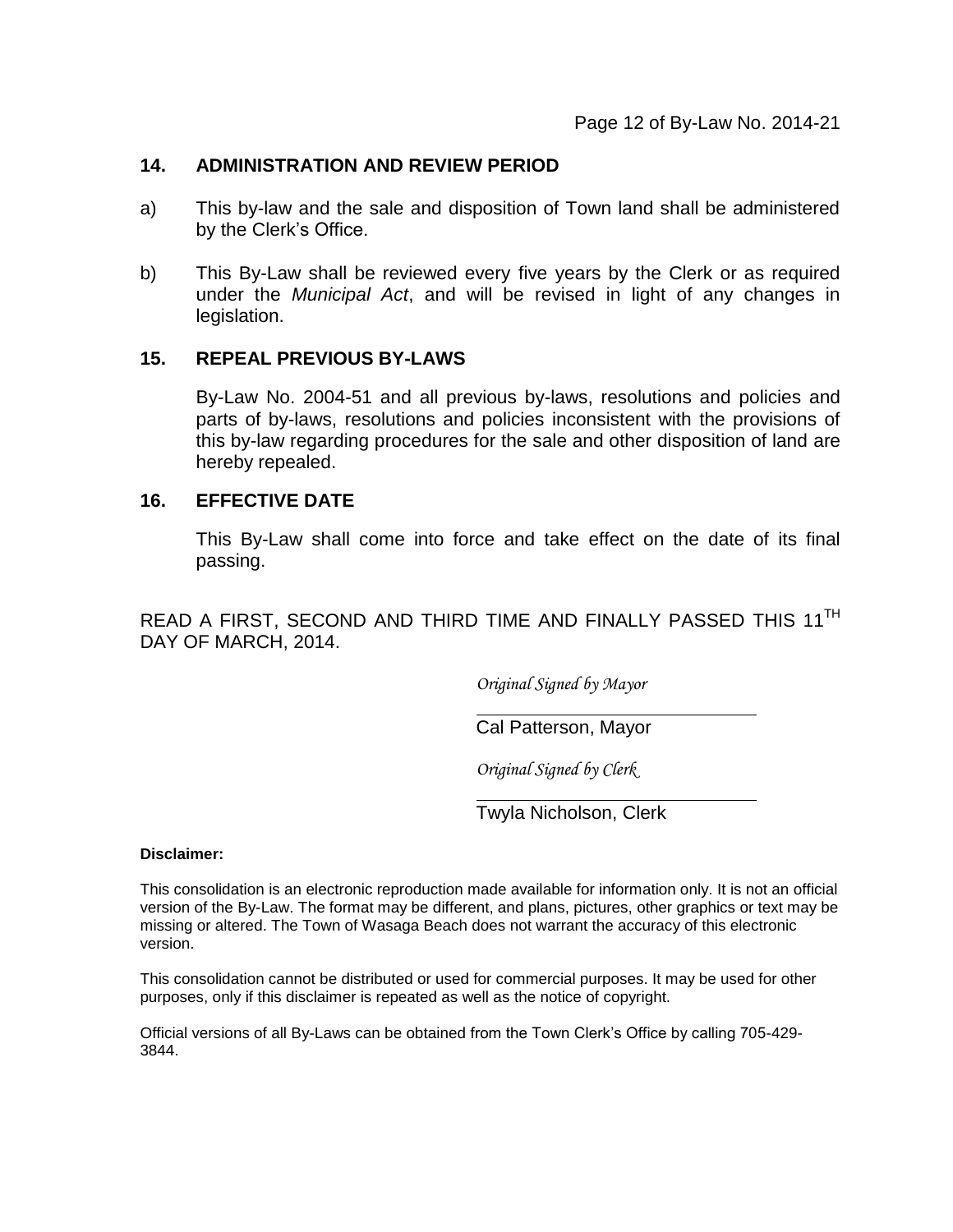# **SCHEDULE "A" to BY-LAW NO. 2014-21**

# **POLICY FOR ROAD ALLOWANCE CLOSURE AND SALES**

## Preamble

Road allowances are one of a variety of roads that are defined as highways in the *Municipal Act.* Within a municipality, common and public highways are vested in the Council of the municipality having jurisdiction over them, in accordance with Section 28 the *Municipal Act,* except to the extent that they have been stopped up according to law (and sold).

There are a variety of road allowances located within the municipal boundaries.

Consideration of the sale of a road allowance or a portion of a road allowance will be given if it is not used for public access, emergency access, or public waterfront activities. Adjoining landowners in the neighbourhood or the community must not be deprived of access to water in the case of a shoreline road allowance. The Town must also look to the future to ensure that the subject road allowance will not be required for Municipal purposes at some later date.

### Shoreline Road Allowances:

Many waterfront properties are fronted by road allowances.

In some cases owners of land adjacent to waterways have, over the years, constructed valuable cottages, residences and other structures on the road allowance (or made improvements) in front of their properties or partly on land that they do not own.

In recognition of this situation and the fact that this area is primarily utilized by the abutting landowner, Council will generally entertain requests to purchase shoreline road allowances within the Municipality.

Shoreline Road Allowances will only be sold to owners of abutting land.

## Road Allowances Leading to Water:

## **In general, Council encourages the preservation of road allowances leading to water.**

Council will consider very carefully applications for the disposition of road allowances leading to water. The focus of debate shall be based on the merits of the applicant's proposed use and need for the lands versus the preservation of the road allowance leading to water while considering any effects or outcomes that may result from the proposed disposition. The applicant must show compelling reasons why the Town should sell the road allowance.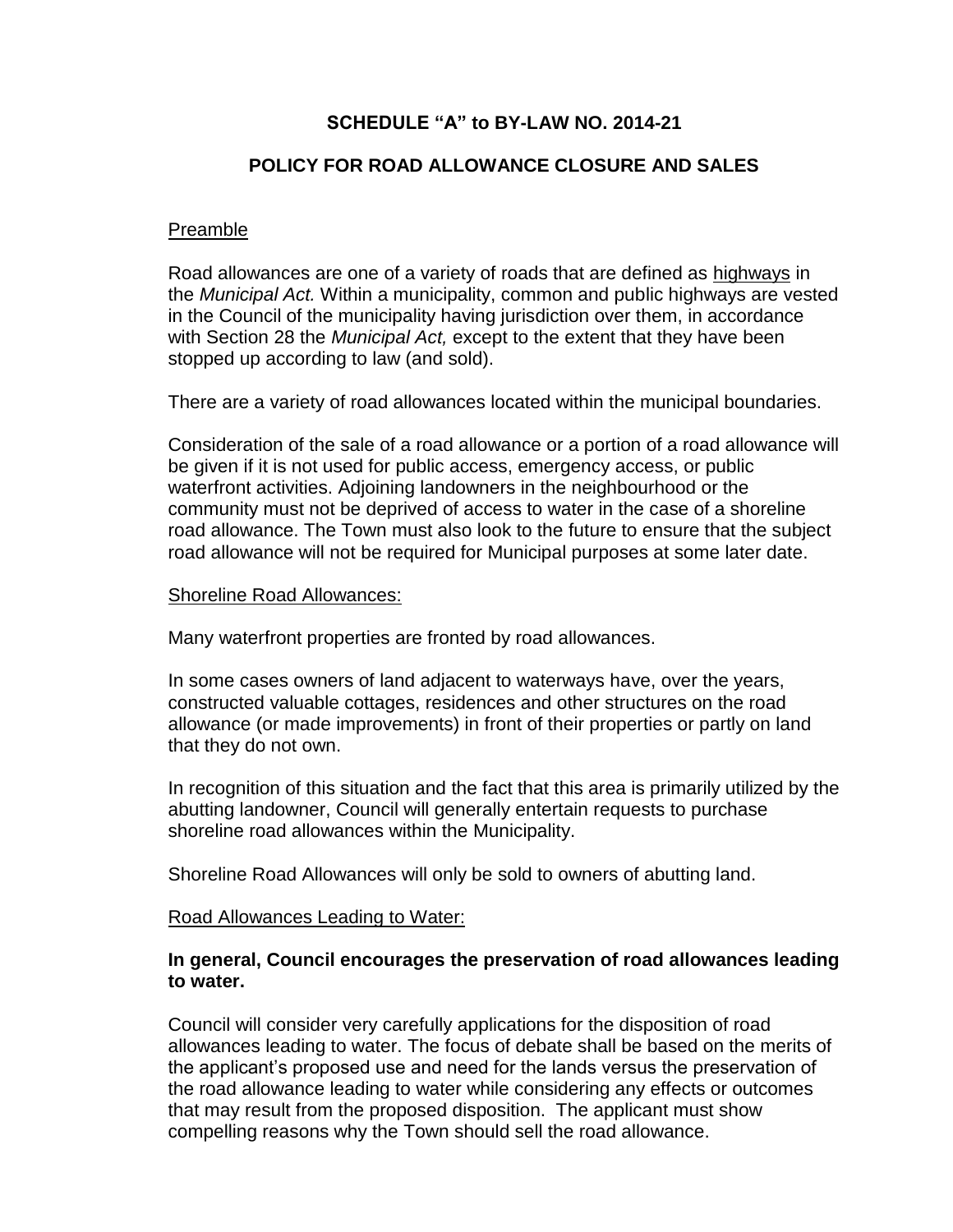Careful consideration shall be given to the sale of road allowances leading to the water to ensure that the sale will not have any negative effect on the neighbourhood emergency access, present or potential public access and public waterfront activities. Area land owners will not be deprived of access to water.

### Unopened Road Allowances Not Leading to Water:

These would include road allowances made by crown surveyors and road allowances on a registered plan of subdivision.

In some cases a highway does not follow a boundary line and deviates so that parts of it, although declared as a public highway, do not constitute an open publicly maintained road. There are also road allowances that have not been constructed and assumed by the Town. From time to time requests to purchase portions of these road allowances are received. Careful consideration will be given to the future potential of these road allowances.

#### Rights of Ingress and Egress

A road allowance shall not be stopped up and sold that will deprive any person of the means of ingress and egress to and from the person's land or place of residence or another convenient road or way of access to the land is provided.

#### Offer to Abutting Owners

A road allowance that has been declared surplus shall be offered for sale to the owners of the land abutting the land to be sold. The owner of each parcel on opposite sides of the land to be sold has the right of first refusal to purchase the land to its middle line, unless otherwise determined by Council (for example, encroachments).

If the person entitled to purchase the land does not exercise the right to purchase within a period of time as determined, the Town may sell the land to any other person as Council determines.

#### Notice & Procedure

All proposed sales of road allowances will be subject to the Sale of Land and Notice By-Law requirements.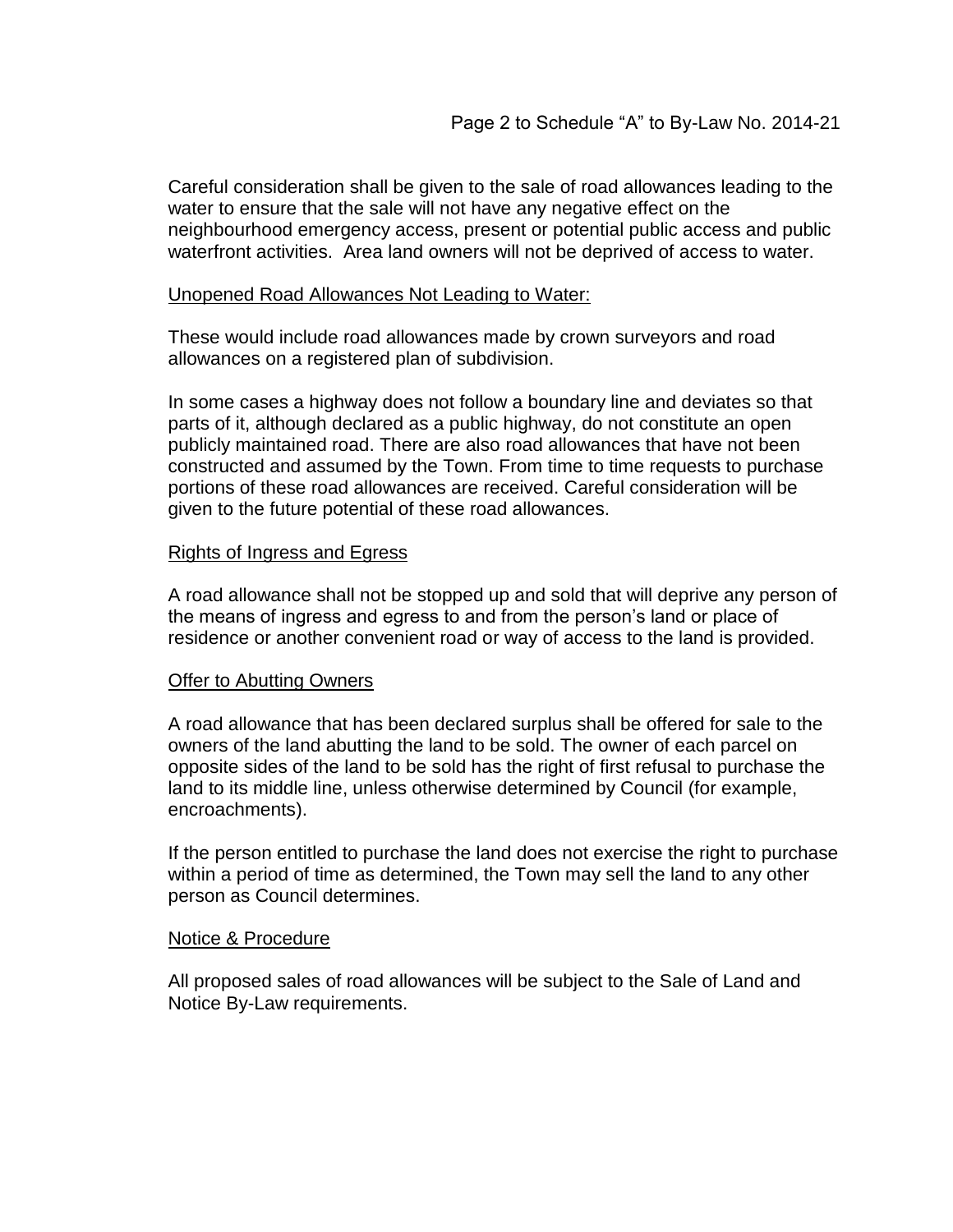## **Application**

An application for the purchase of an unopened road allowance can be in the form of a letter. The letter must clearly state the reason for the request and as much information as possible with regards to the road allowances as is known. A plan/sketch must be attached to show the applicant's property and the land proposed to be purchased.

The application will be circulated to various agencies and operating departments, as required. Once comments have been received, a report will be presented to the appropriate Standing Committee of Council for a recommendation to declare the property surplus or not. The applicant can attend to answer questions. The public can attend to express support or opposition to the proposal. After proper notice has been given, Council will consider the application for a decision whether or not to sell the property.